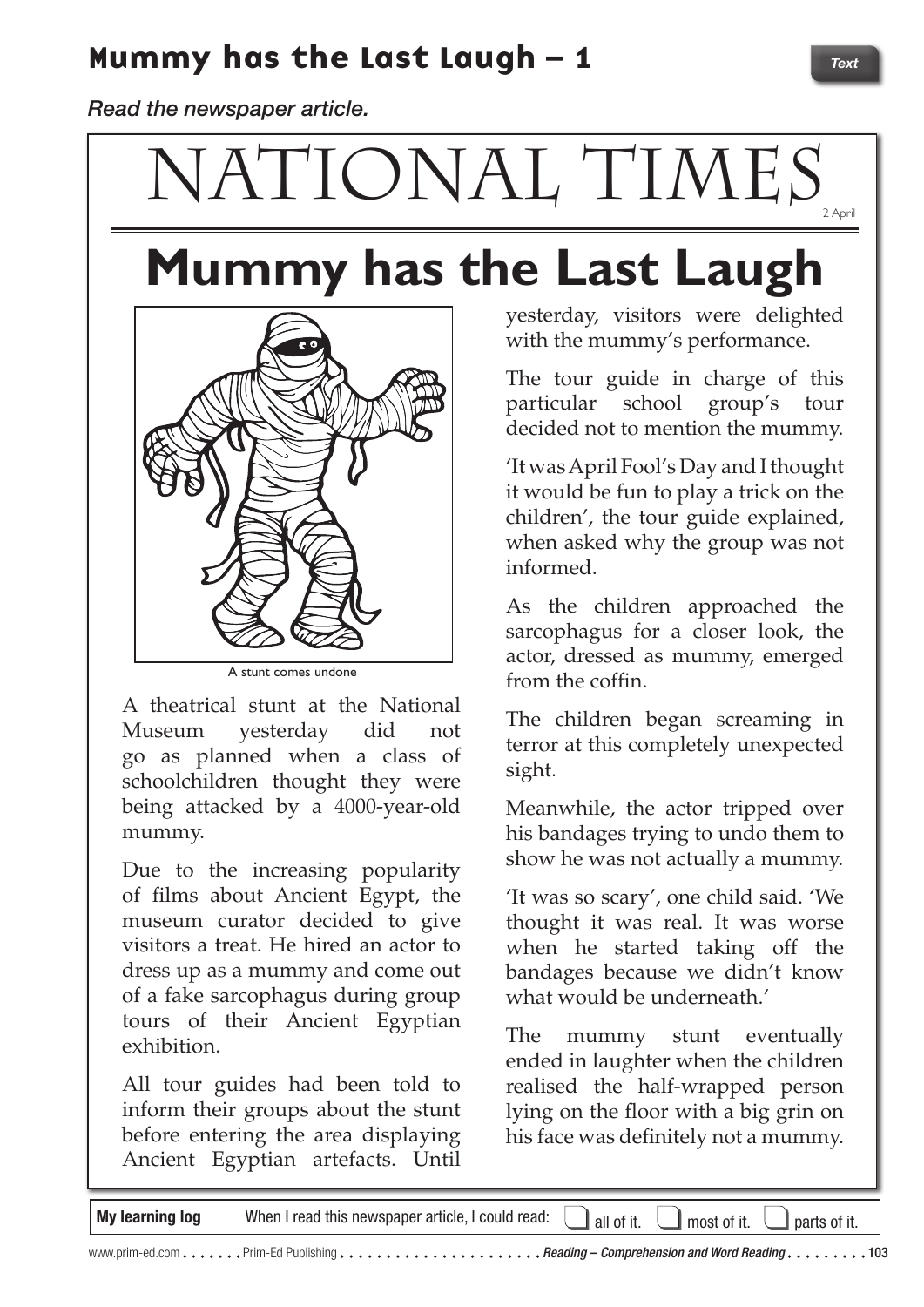#### Mummy has the Last Laugh – 2 *Comprehension*

1. Use a dictionary to find the meaning of each word.

| (a) theatrical  |  |
|-----------------|--|
| (b) sarcophagus |  |
| (c) informed    |  |
| (d) emerged     |  |
| (e) curator     |  |
| (f) artefacts   |  |

- 2. The actor dressed as a fake mummy because \_\_\_\_\_\_\_\_\_\_\_\_\_\_\_\_\_\_\_\_\_\_\_\_\_\_\_\_\_\_\_\_\_\_\_
- 3. Why didn't the stunt work as planned?
- 4. Look for two clues in the article to find out the date April Fool's Day falls on. Explain each clue.
- 5. The reporter who wrote the newspaper article interviewed two people and wrote what they said. Name these two people.
- 6. (a) The caption under the photo is:

I

(b) Explain why these words were chosen.

7. A newspaper headline often catches our attention and also gives some information about the article. Think of another catchy headline.

| My learning log | While doing these activities: |                       |                       |  |
|-----------------|-------------------------------|-----------------------|-----------------------|--|
|                 | I found<br>easy               | tound<br>challenging. | tound<br>interesting. |  |
|                 |                               |                       |                       |  |